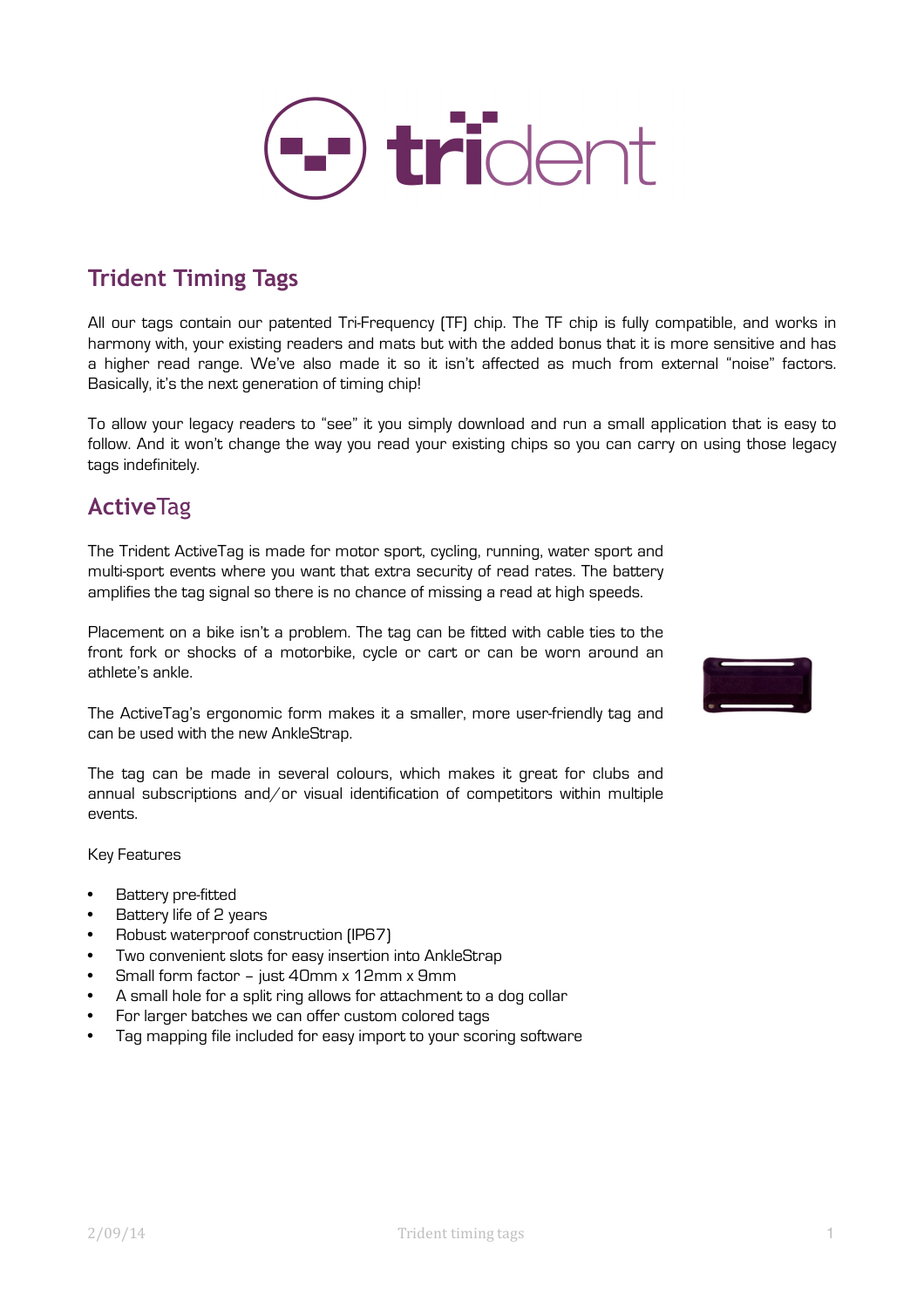# **Shoe**Tag

The Trident ShoeTag is made for running and walking events where it's not too much extra work to allocate tags and collect them after an event.

They are in a slightly smaller form factor than you are used to and we've thickened them to make them more robust and to stop any of that legacy de-lamination.

The ShoeTag can be customised to your specific design. We offer a design and graphics service. Simply send us your design idea or we can design it for you. It's your choice!



Due to overwhelming customer requests we will shortly offer a two-hole tag to enable simple threading of shoe laces.

#### Key Features

- Passive so no battery is needed
- Robust water resistant PVC construction
- Four holes (or two if you choose) for lace up shoes
- Small form factor 40mm x 20mm x 2mm
- Laser number etching no smearing or rubbing off of the permanent human readable number
- Tag mapping file included for easy import to your scoring software

### **Ankle**Tag **and Ankle**Strap

The Trident AnkleTag is made for running, watersport and multisport events. Like the name says, it's ideal for wearing around an athlete's ankle.

The AnkleTag's ergonomic form makes it a smaller, more user-friendly tag and the new AnkleStrap slips easily into its wider custom designed slots.

Uniquely, a small split ring hole in this tag allows pets and guide dogs to be registered and run with their owners in events.

Key Features

- Passive so no battery is needed
- Robust waterproof construction (IP67)
- Two convenient slots for easy insertion into AnkleStrap
- Small form factor just 40mm x 12mm x 9mm
- A small hole for a split ring allows for attachment to a dog collar
- For larger batches we can offer custom colored tags
- Tag mapping file included for easy import to your scoring software